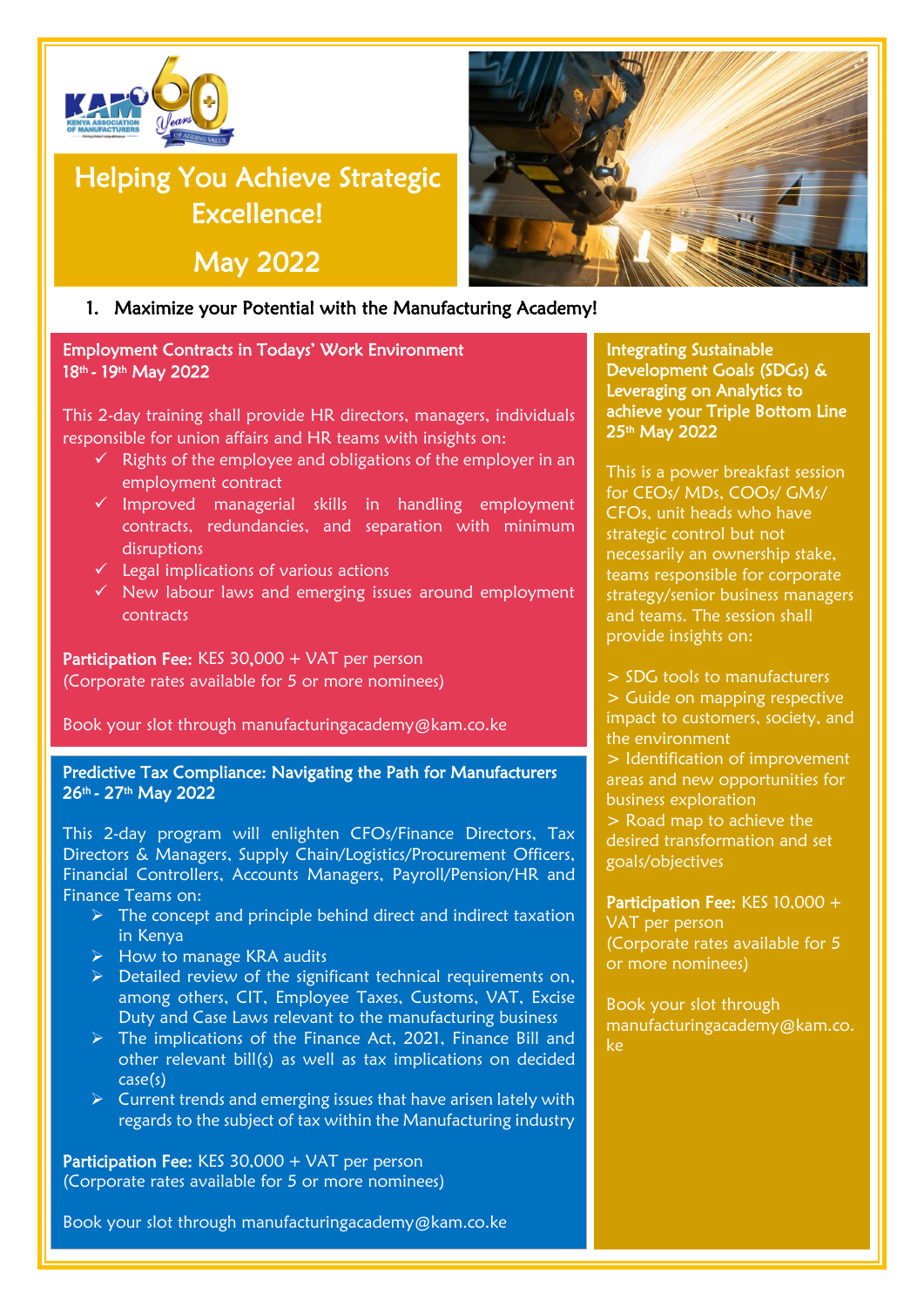#### Business Growth Program (BGP) May - October 2022 2 days per module

BGP comprises of 3 key blocks of business strategic thinking:

- Where are we now?
- Where are we going?
- How do we get there?

The 6-modules program is centred on the reality of your business – your current challenges, your opportunities, your future goals, and ambitions.

The 2022 BGP will focus on the 4P's organizations require to thrive (People, Processes, Profits & Partnerships) through the following modules:

- ➢ Business Growth Strategy
- ➢ Product Management & Diversification Strategies
- ➢ Market Development & Implementation Strategies
- ➢ Manufacturing Finance Management
- ➢ Strategic Supply Chain Management
- ➢ Human Resource Management

#### Target Group?

- ✓ CEOs/Managing Directors
- ✓ Unit heads of privately owned businesses who have strategic control but not necessarily an ownership stake
- $\checkmark$  Teams responsible for Corporate Strategy, Senior Managers and teams

Participation Fee: KES 120,000 + VAT per person (Fee covers all the 6 modules)

Sign up now for all the Business Growth Program and get a 10% discount on the total cost.

For more information, please contact [manufacturingacademy@kam.co.ke](mailto:manufacturingacademy@kam.co.ke) 

#### 2. Connect with Technically Skilled Staff with the TVET Program!



#### Industry training slots for Cooperative Vocational

To participate in the in-company training under the Cooperative TVET (CTVET) program, contact [candy.awuor@kam.co.ke](mailto:candy.awuor@kam.co.ke) or miranda.pendo@kam.co.ke. CTVET seeks to reduce skills mismatch with industries and technical training institutions, both used as training centres for the following courses:

- Industrial Mechatronics
- Automotive Mechatronics
- Commercial and Agricultural Vehicle Mechatronics
- **Refrigeration and Cold Store Mechatronics**
- Automotive Technician
- Plant Technician

Contact [cooperativedvt@kam.co.ke](mailto:cooperativedvt@kam.co.ke) for more details or an industry visit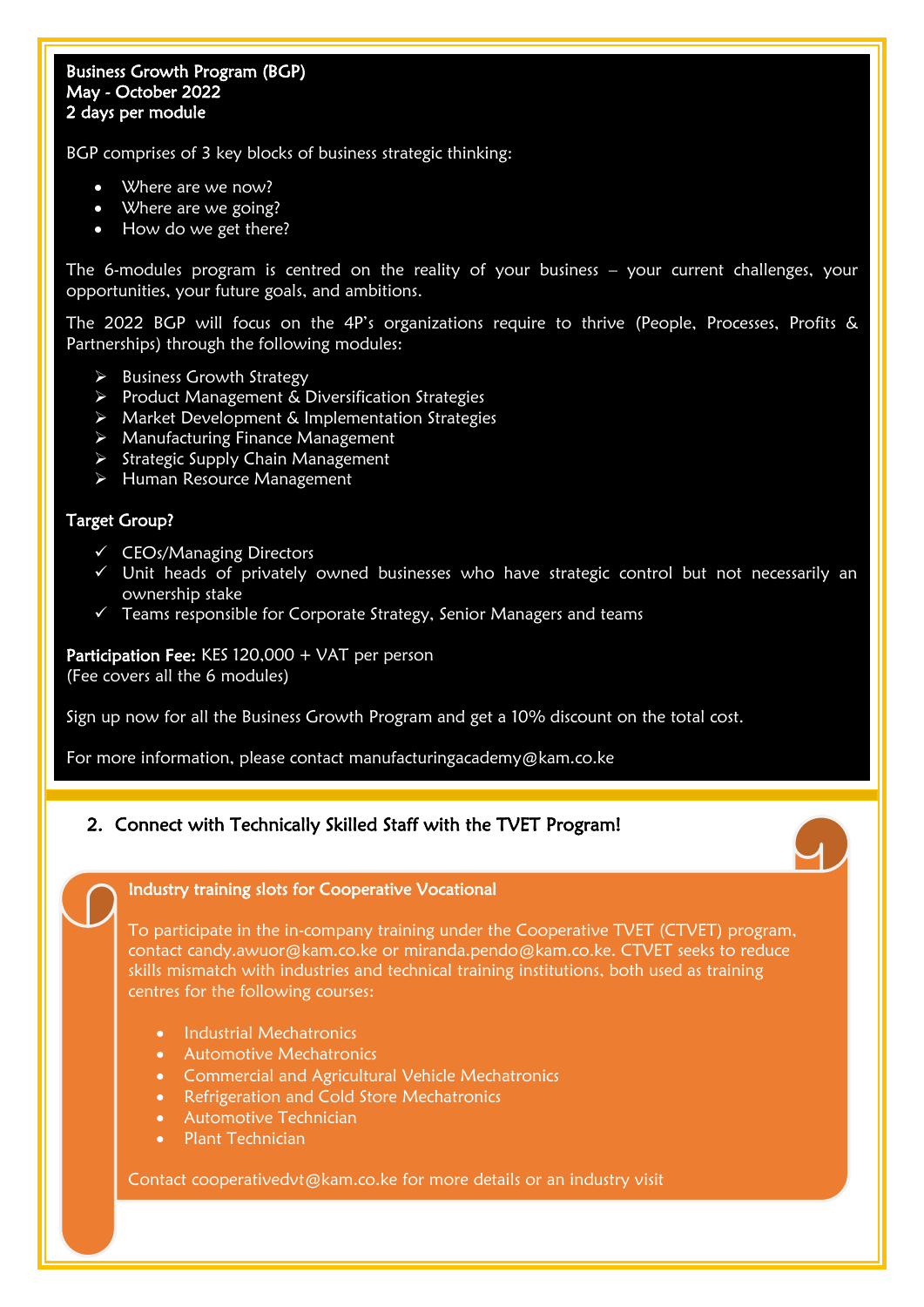

## DOSH Industry Assessment

Would you like to participate in the Cooperative TVET?

We conduct industry assessments to support industries align to Occupational Safety and Health requirements. We also advice on relevant policies required to support industries in taking up attachees and interns.

To request for an assessment, please email [miranda.pendo@kam.co.ke](mailto:miranda.pendo@kam.co.ke)

#### Industry Awareness Forums

Industry awareness forums on the TVET program will be done in Eldoret, Kisumu, Machakos, Mombasa, Meru, Nakuru, Nairobi, Nyeri, Nakuru in April and May 2022.

 $\overline{A}$ 

Contact [tvet@kam.co.ke](mailto:tvet@kam.co.ke) to register or get dates for each region

#### $\Omega$ Job Bazaar 20th May 2022

We're calling on Human Resource (HR) professionals to the Nairobi Job Bazaar!

Meet and interview entry level technical talent!

To register, email [sandraglory.moenga@kam.co.ke](mailto:sandraglory.moenga@kam.co.ke)

#### 3. Attain Sustainable Growth with the KAM SME Hub!

| A 2-day workshop to<br>equip SMEs to enhance<br>financial management<br>and product costings.<br>Contact<br>nduta.ndirangu@kam.co. | Manufacturing<br>Finance<br>Management | <b>State Backed</b><br>Credit<br><b>Guarantee Fund</b> | KAM hosted a MSME virtual<br>forum to demystify and increase<br>uptake of the Credit Guarantee<br>Fund Scheme.          |
|------------------------------------------------------------------------------------------------------------------------------------|----------------------------------------|--------------------------------------------------------|-------------------------------------------------------------------------------------------------------------------------|
| ke or smes@kam.co.ke<br>for inquiries                                                                                              | $25th - 26th$ May<br>2022              | 5th May 2022                                           | KAM SME Hub will host a virtual<br>SME Bootcamp. The objective of<br>the bootcamp will be:<br>1. To disseminate various |
| KAM invites you to a<br><b>Study Visit to Mcdave</b>                                                                               | <b>SME Study Tour</b>                  | <b>Virtual SME Boot</b><br>Camp                        | regulatory requirements<br>2. Establish better<br>engagements between                                                   |
| Factory, Mcdave is a<br>contract manufacturer<br>that focuses on home and<br>personal care products.                               | 30th June 2022                         | <b>Starting April</b>                                  | <b>KAM SMEs and</b><br>Government regulatory<br>bodies<br>3. Enhance compliance of                                      |
| To register for the study<br>tour, click on the link<br>https://forms.office.com/r<br>/aaDEuG50pM                                  |                                        |                                                        | SMEs towards regulatory<br>requirements<br>Contact<br>nduta.ndirangu@kam.co.ke or<br>smes@kam.co.ke to participate      |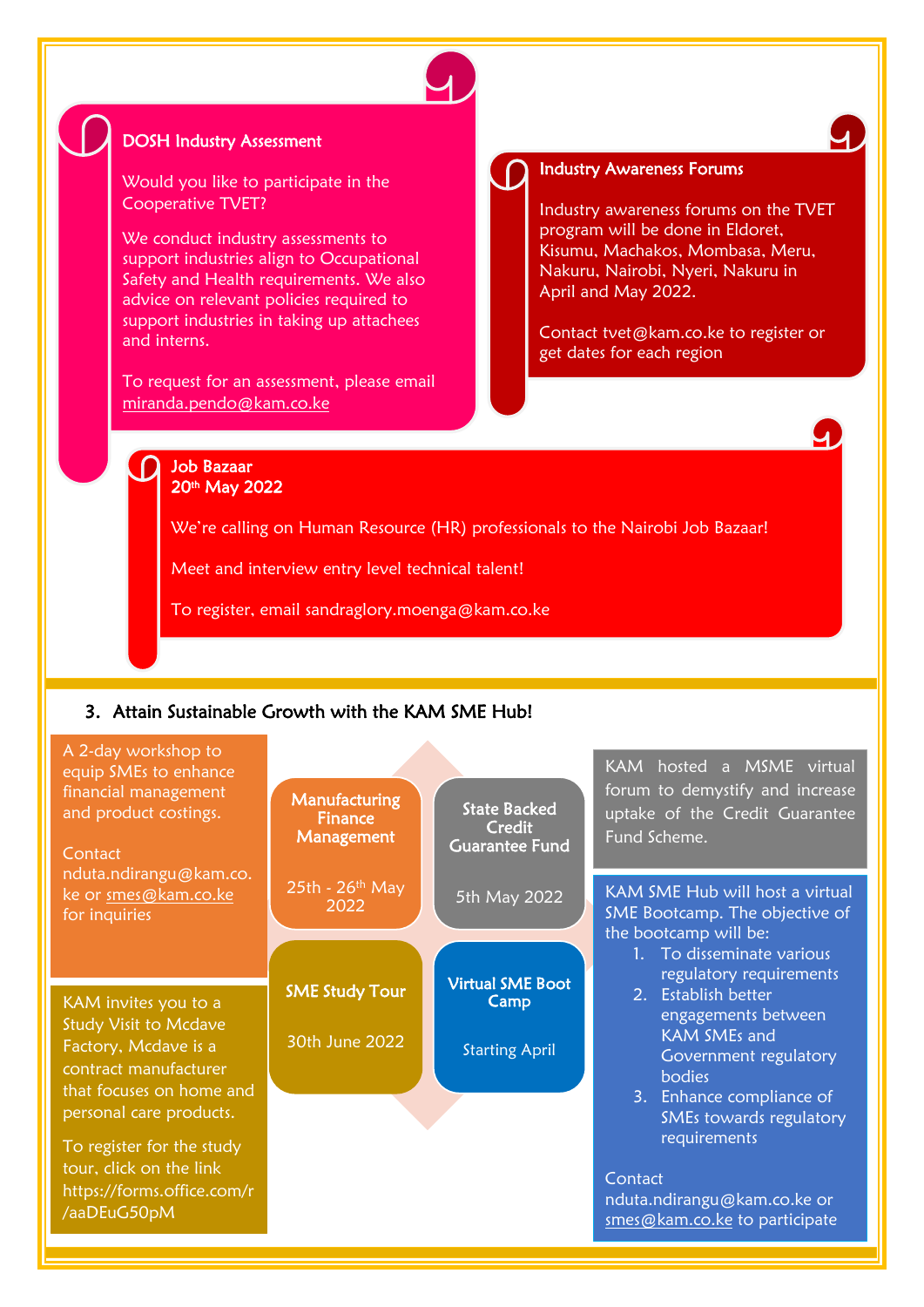## 4. Optimize your Processes with the Centre for Green Growth and Climate Change (CGGCC)



#### 5. Walk the Energy Conservation Journey with the Center for Energy Efficiency and Conservation!

| <b>Activity &amp; Date</b>                                                                               | <b>Description</b>                                                                                                                                                                                                                                                                                                                                                                                    | Fee & Contact                                                                                     |
|----------------------------------------------------------------------------------------------------------|-------------------------------------------------------------------------------------------------------------------------------------------------------------------------------------------------------------------------------------------------------------------------------------------------------------------------------------------------------------------------------------------------------|---------------------------------------------------------------------------------------------------|
| <b>Certified Measurement &amp;</b><br><b>Verification Professional</b><br>(CMVP)<br>10th - 12th May 2022 | This is a 3-day training in partnership with<br>the Institute of Energy Professionals Africa<br>(IEPA), on behalf of the Association of<br>Energy Engineers (AEE). The training aims to<br>equip the technical personnel with detailed<br>knowledge to measure, verify and evaluate<br>metrics for prioritizing investment in energy,<br>water & demand management, and<br>renewable energy projects. | Fee: KES 186,000 plus VAT<br>per participant<br>Contact<br>ceectrainings@kam.co.ke to<br>register |
| <b>Solar T3 Training</b><br>16th - 20th May 2022                                                         | The 5-day training shall include practical on-<br>site session on Strathmore's proprietary 600<br>kWp grid parallel PV system, the first one in<br>Kenya with a Power Purchase Agreement<br>(PPA). The training covers technical planning,<br>design, and cost calculations for larger<br>Photovoltaic (PV) systems.                                                                                  | Contact<br>ceectrainings@kam.co.ke to<br>register                                                 |
| <b>Energy Audits: Ongoing</b>                                                                            | Identify areas of energy use, possible areas of<br>energy wastage and offer recommendations<br>to reduce the energy wastage and to achieve<br>cost saving.                                                                                                                                                                                                                                            | Contact<br>ceecteam@kam.co.ke for<br>enquiries                                                    |
| In-House Energy<br><b>Management Training:</b><br>Ongoing                                                | Equip your energy committee with the<br>required skills for achievement of energy<br>efficiency.                                                                                                                                                                                                                                                                                                      | Contact<br>ceectrainings@kam.co.ke to<br>register                                                 |